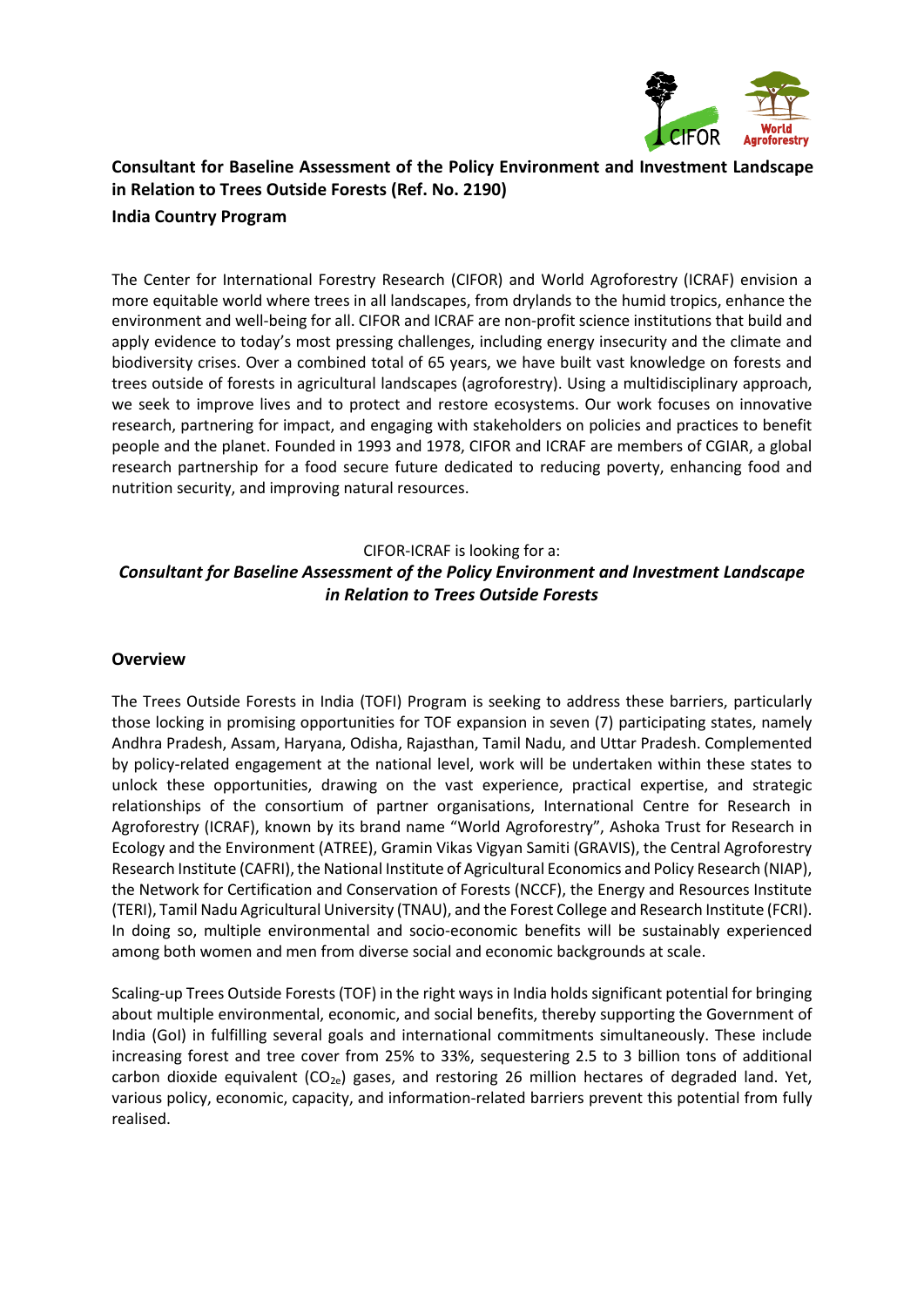## **Summary of responsibilities**

The branch office of CIFOR-ICRAF Asia Continental Program (ACP) of ICRAF in New Delhi is looking forward Consultant for the Baseline Assessment of the Policy Environment and Investment Landscape in relation to Trees Outside Forests (TOF).

The consultant will assess the Tree Outside Forests in India (TOFI) policy environment and investment landscape for enabling ecologically responsible, inclusive, and impactful TOF expansion in each of the seven participating states.

As per TOFI's design, significant work will be undertaken to improve the political, legal, and regulatory environment supporting TOF expansion. The program will also engage policymakers to strengthen the TOF 'investment landscape' at the state level to enable a more significant number of TBEs operating at different scales to benefit a more diverse set of socially differentiated groups. It will be necessary to systematically assess both the policy environment and the investment landscape for TOF at baseline and periodically after that.

The Consultant is expected to propose and execute means of assessing (baseline) both the current policy environment and investment landscape in relation to TOF expansion.

## **Major dimensions of Policy environment appraisal**

The policy environment appraisal will examine dimensions such as,

- a) State resource allocation for TOF expansion
- b) Incentive mechanisms for TOF expansion
- c) Degree of interdepartmental collaboration for TOF promotion
- d) State-level TOF-related policies and/or support for NAP implementation
- e) Tree-growing regulatory systems
- f) Quality Plant Materials (QPM) standards and systems
- g) Promotion of certified TOF products
- h) Regulation of illegally imported or unsustainably sourced TOF projects
- i) Public extension system for promoting appropriate TOF expansion

#### **Major dimensions of TOF investment landscape appraisal**

The TOF **investment landscape appraisal** will focus on **assessing who is doing what, how, and at** 

**what scale about enterprise leaning TOF initiatives** in the participating states. Examples of areas to be examined include,

- a) Diversity TOF enterprises/industries in the state
- b) Scale of TOF enterprises/industry in the state
- c) Women's engagement in and benefits realised from TOF enterprises
- d) Marginal group engagement in and benefits realised from TOF enterprises
- e) Technical and business incubation services available for TOF enterprises
- f) Appropriate financial services for TOF enterprises
- g) Market demand (existing and projected) for TOF products
- h) Input supply linkages for TOF enterprises
- i) Market access for TOF enterprises and products

The **baseline assessment** will consist of a tool of **numeric levels (scores) with descriptors** for each level vis-à-vis each dimension/sub-dimension, verified through **literature and documentation review** and **in-depth interviews.**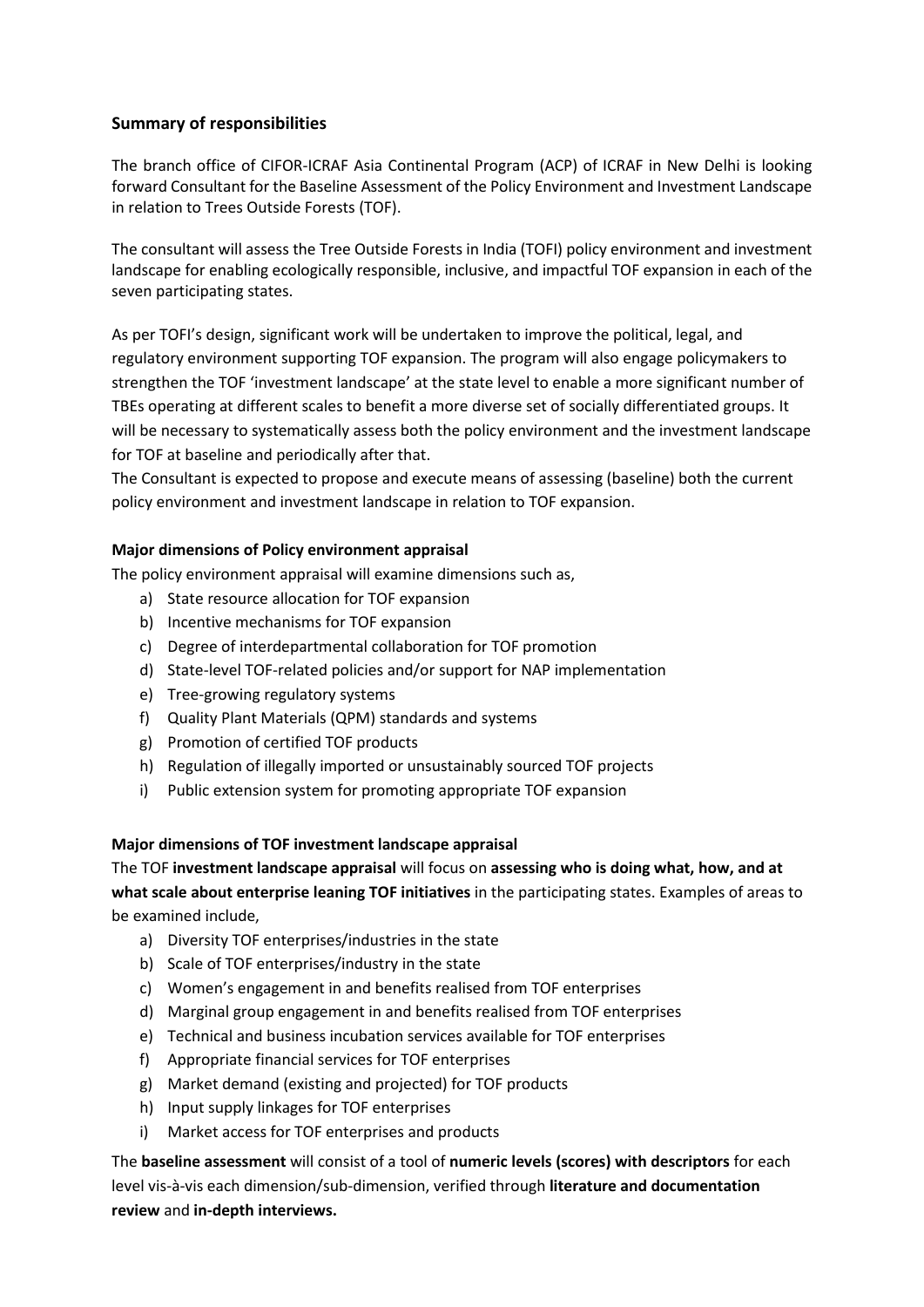The **in-depth interview** questionnaire development capturing various aspects of policies and investment understanding the gaps needs to be explored and at least **10 various stakeholders** in each state should be interviewed by the Consultant.

Both appraisals will be **reviewed with the Innovation Platforms (IPs) and other relevant stakeholders** to validate and agree on ratings for each area. In addition to their use for evaluation, they will further highlight areas needing attention.

### **Requirements**

*Education, knowledge and experience*

- Masters or Doctorate in social science, science preferably in forestry/agriculture or economics, or a related field. Advanced degree and certification in the policy environment and investment landscape development review will be an advantage
- 10 15 Years of working experience in similar fields
- Experience working with the Trees Outside Forests (TOF), agroforestry and agriculture
- Demonstrated high-level experiences in policy-level documentation and knowing any specific regional language from the listed states

#### **Terms and conditions**

- This is a consultancy position
- Period of the consultancy in total is 30 days
- Work location: Andhra Pradesh, Assam, Haryana, Odisha, Rajasthan, Tamil Nadu, and Uttar Pradesh

Interested eligible consultants may submit their quotation/proposal in a sealed envelope (only technical and financial proposal) detailing the individual costs for carrying out the assignment and the consolidated charge and documents to support qualification and experience.

#### **Language of quotation/proposal:**

The quotation and all correspondence and documents relating to the request shall be written in English. Supporting documents and printed literature furnished by the Consultancy may be in another language, provided they are accompanied by an accurate translation of the relevant passages in the English language.

**Currency of quotation/proposal:** All financial quotes should be in INR only.

Applicable taxes will be deducted as per the Government of India's income tax laws.

#### **Quotation/proposal submission**

Please send your quotation/proposal to the following address:

**World Agroforestry (CIFOR-ICRAF) Asia Continental Program 1st Floor, C-Block, NASC Complex DPS Marg, Pusa, New Delhi – 110012**

## **Application process**

- The application deadline is **6 July 2022**.
- We will acknowledge all applications but will only contact short-listed candidates.